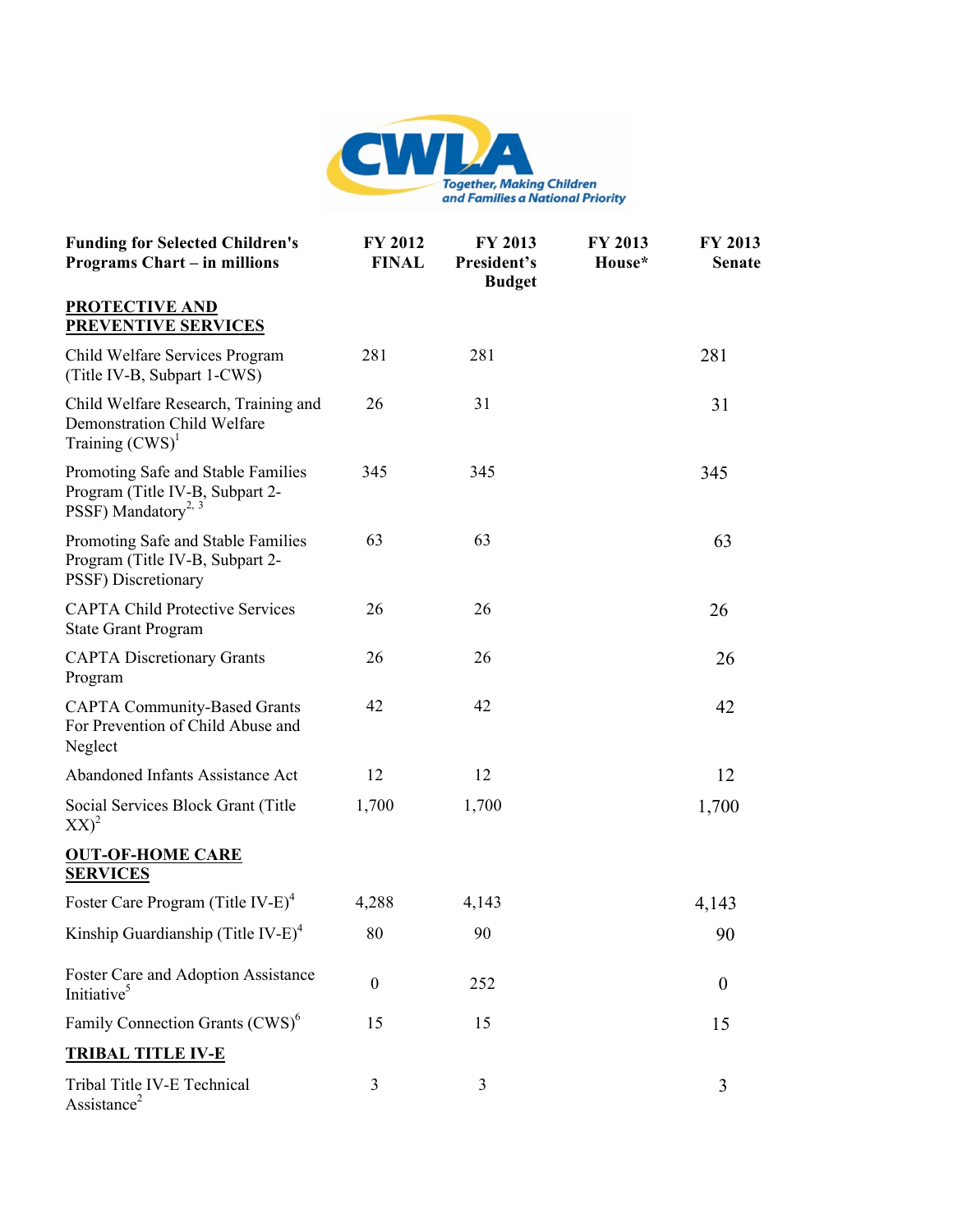| <b>Funding for Selected Children's</b><br><b>Programs Chart – in millions</b>                | FY 2012<br><b>FINAL</b> | FY 2013<br>President's<br><b>Budget</b> | FY 2013<br>House* | FY 2013<br><b>Senate</b> |
|----------------------------------------------------------------------------------------------|-------------------------|-----------------------------------------|-------------------|--------------------------|
| <b>ADOPTION SERVICES</b>                                                                     |                         |                                         |                   |                          |
| <b>Adoption Assistance Program (Title</b><br>$IV-E)^4$                                       | 2,495                   | 2,537                                   |                   | 2,537                    |
| <b>Adoption Opportunities Program</b>                                                        | 39                      | 39                                      |                   | 39                       |
| Adoption Incentive Payments <sup>7</sup>                                                     | 39                      | 39                                      |                   | 39                       |
| <b>EARLY CHILDHOOD</b>                                                                       |                         |                                         |                   |                          |
| Child Care & Development Block<br>Grant, Discretionary                                       | 2,278                   | 2,603                                   |                   | 2,438                    |
| Child Care & Development Block<br>Grant, Mandatory <sup>2, 8</sup>                           | 2,917                   | 3,417                                   |                   | 2,917                    |
| <b>Head Start</b>                                                                            | 7,969                   | 8,054                                   |                   | 8,039                    |
| Home Visitation <sup>9</sup>                                                                 | 350                     | 400                                     |                   | 400                      |
| Race to the Top/Early Learning<br>Challenge Fund $10$                                        | 549                     | 850                                     |                   | 600                      |
| Promise Neighborhoods                                                                        | 60                      | 100                                     |                   | 80                       |
| <b>Supplemental Nutrition Assistance</b><br>Program for Women, Infants and<br>Children (WIC) | 6,618                   | 7,041                                   | 6,922             | 7,041                    |
| <b>TEMPORARY ASSISTANCE</b><br><b>FOR NEEDY FAMILIES</b>                                     |                         |                                         |                   |                          |
| Basic TANF Block Grant <sup>2, 8</sup>                                                       | 16,485                  | 16,488                                  |                   | 16, 488                  |
| Healthy Marriages and Fatherhood <sup>2, 8</sup>                                             | 150                     | 150                                     |                   | 150                      |
| <b>HEALTH CARE SERVICES</b>                                                                  |                         |                                         |                   |                          |
| Medicaid <sup>11</sup>                                                                       | 270,724                 | 269,405                                 |                   | 269,405                  |
| Children's Health Insurance Program<br>$\text{(CHIP)}^{12}$                                  | 9,981                   | 10,227                                  |                   | 10, 227                  |
| Children's Mental Health Services<br>Program                                                 | 117                     | 89                                      |                   | 117                      |
| <b>Community Health Centers</b>                                                              | 1,567                   | 1,562                                   |                   | 1,567                    |
| Mental Health Block Grant                                                                    | 439                     | 439                                     |                   | 459                      |
| Mental Health Programs of Regional<br>& National Significance <sup>13</sup>                  | 276                     | 220                                     |                   | 270                      |
| Maternal and Child Health Block<br>Grant - Title V                                           | 639                     | 640                                     |                   | 640                      |
| Ryan White AIDS Program - Part D                                                             | 77                      | 70                                      |                   | 77                       |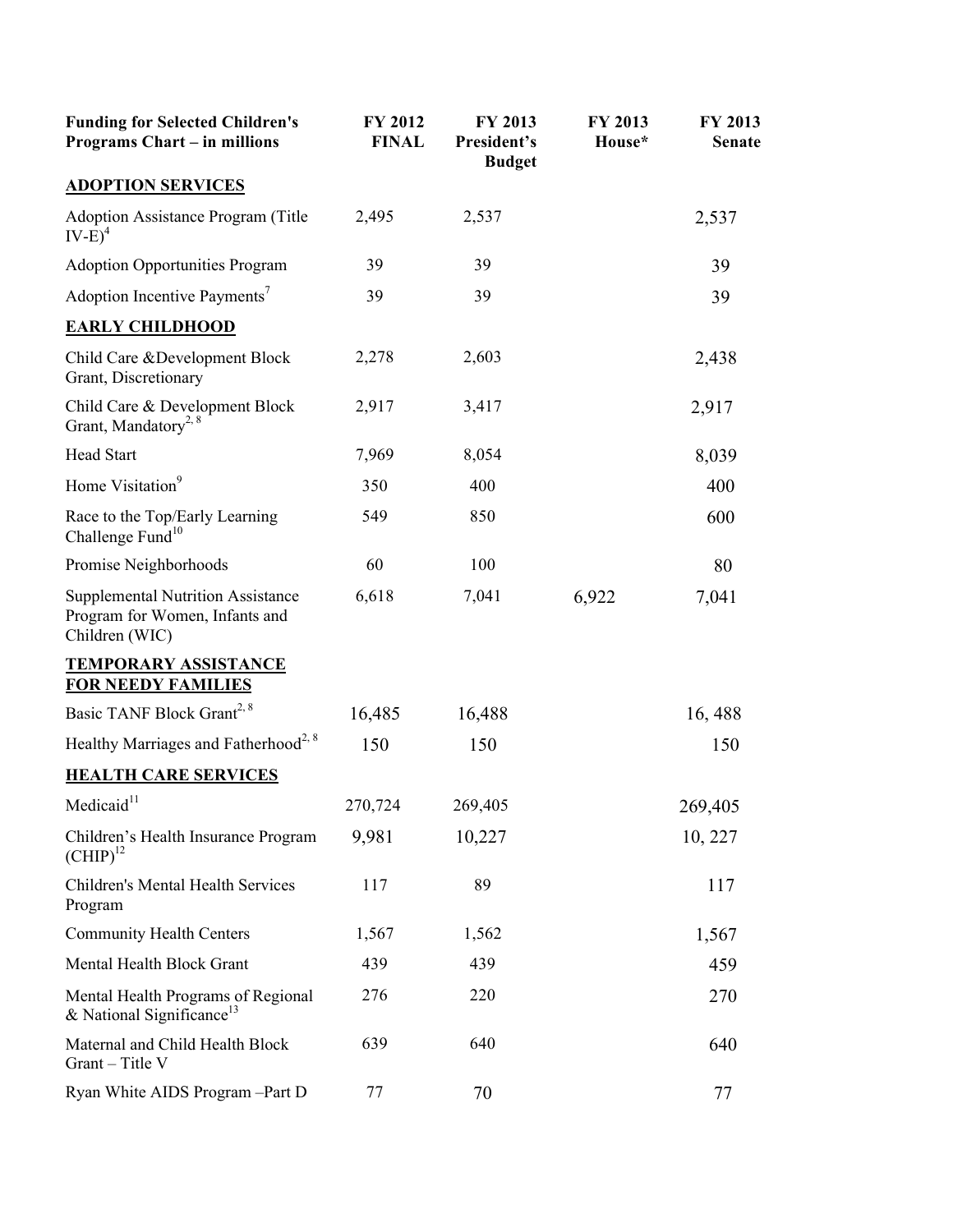| <b>Funding for Selected Children's</b><br><b>Programs Chart – in millions</b>                                               | FY 2012<br><b>FINAL</b> | FY 2013<br>President's<br><b>Budget</b> | FY 2013<br>House* | FY 2013<br><b>Senate</b> |
|-----------------------------------------------------------------------------------------------------------------------------|-------------------------|-----------------------------------------|-------------------|--------------------------|
| <b>Healthy Start</b>                                                                                                        | 104                     | 104                                     |                   | 104                      |
| Individuals with Disabilities<br><b>Education Act: Early Intervention</b><br>Services Program (Infants &<br>Families)       | 443                     | 463                                     |                   | 463                      |
| Title X Family Planning Program                                                                                             | 294                     | 297                                     |                   | 294                      |
| <b>Teen Pregnancy Prevention Grants</b>                                                                                     | 113                     | 109                                     |                   | 113                      |
| <b>National Child Traumatic Stress</b><br>Network (NCTSN)                                                                   | 46                      | 46                                      |                   | 49                       |
| <b>SUBSTANCE ABUSE SERVICES</b>                                                                                             |                         |                                         |                   |                          |
| <b>Substance Abuse Block Grant</b>                                                                                          | 1,721                   | 1,449                                   |                   | 1,820                    |
| <b>Substance Abuse Treatment</b><br>Programs of Regional & National<br>Significance <sup>14</sup>                           | 398                     | 334                                     |                   | 371                      |
| <b>Substance Abuse--State Prevention</b><br>Grant <sup>15</sup>                                                             | $\boldsymbol{0}$        | 405                                     |                   | $\boldsymbol{0}$         |
| <b>YOUTH SERVICES</b>                                                                                                       |                         |                                         |                   |                          |
| Independent Living Program (Title<br>$IV-E)^2$                                                                              | 140                     | 140                                     |                   | 140                      |
| <b>Education and Training Vouchers</b>                                                                                      | 45                      | 45                                      |                   | 45                       |
| Runaway and Homeless Youth<br>Act/Transitional Living Program for<br>Homeless Youth/Reduce Sex Abuse                        | 98                      | 97                                      |                   | 97                       |
| Grants to Reduce the Sexual Abuse<br>and Exploitation of Runaway,<br>Homeless, and Street Youth (Street-<br>based Services) | 18                      | 18                                      |                   | 19                       |
| Juvenile Justice and Delinquency<br>Prevention Act State Formula<br>Grants <sup>16</sup>                                    | 40                      | 70                                      | 33                | 55                       |
| Juvenile Accountability Block Grant<br>Program <sup>15</sup>                                                                | 30                      | 30                                      | $\boldsymbol{0}$  | 30                       |
| <b>Evidence-Based Competitive</b><br>Juvenile Justice Demonstration<br>Grants <sup>17</sup>                                 | $\boldsymbol{0}$        | 20                                      | $\boldsymbol{0}$  | $\boldsymbol{0}$         |
| <b>Local Delinquency Prevention</b><br>Grants-Title V <sup>15</sup>                                                         | 20                      | 40                                      | $\boldsymbol{0}$  | 30                       |
| 21 <sup>st</sup> Century Community Learning                                                                                 | 1,152                   | 1,152                                   |                   | 1,152                    |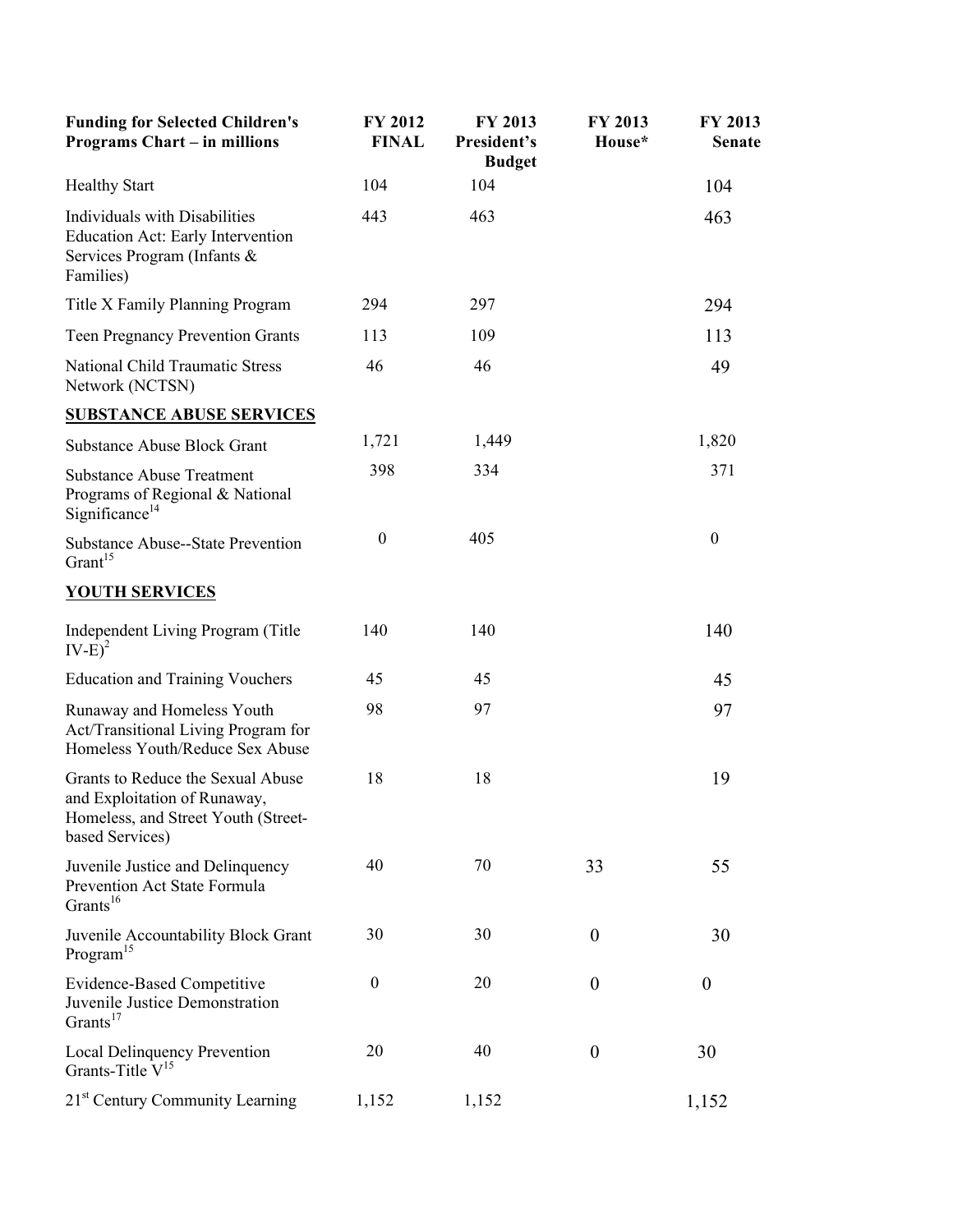| <b>Funding for Selected Children's</b><br><b>Programs Chart – in millions</b>                      | <b>FY 2012</b><br><b>FINAL</b> | FY 2013<br>President's<br><b>Budget</b> | <b>FY 2013</b><br>House* | <b>FY 2013</b><br><b>Senate</b> |
|----------------------------------------------------------------------------------------------------|--------------------------------|-----------------------------------------|--------------------------|---------------------------------|
| Centers                                                                                            |                                |                                         |                          |                                 |
| Juvenile Mentoring Program                                                                         | 78                             | 58                                      | 90                       | 61                              |
| Community-Based Prevention <sup>18</sup>                                                           | 8                              | 25                                      | $\boldsymbol{0}$         | 14                              |
| <b>ADDITIONAL RELATED</b><br><b>PROGRAMS RECENTLY</b><br><b>TARGETED FOR BUDGET</b><br><b>CUTS</b> |                                |                                         |                          |                                 |
| <b>Community Services Block Grant</b><br>(CSBG)                                                    | 677                            | 350                                     |                          | 677                             |
| School Counselors <sup>19</sup>                                                                    | 52                             | $\boldsymbol{0}$                        |                          | 52                              |

\* As of July 1 the House has acted on funding for the Women, Infants and Children program and the Department of Justice including juvenile justice but has not brought up funding legislation for the other programs listed here.

<sup>1</sup> The Administration is proposing a \$5 million increase to award competitive grants that focus on preventing and addressing the commercial sexual exploitation of children.<br><sup>2</sup> This is a cannod entitlement pregram and the annual funding is sutprestig

1

 This is a capped entitlement program and the annual funding is automatically fixed by law. <sup>3</sup> In FY11, PSSF was temporarily increased by \$20 million to fund the Court Improvement Program (CIP) at \$30 million (instead of \$10 million) for that year. As a part of the recent IV-B reauthorization (H.R. 2883), the \$30 million for CIP was maintained by transferring \$20 million from the PSSF mandatory baseline. So, H.R. 2883 returns the mandatory authorization to \$345, but \$20 million of that is now reserved for CIP funding.

<sup>4</sup> This is an entitlement program, its annual funding is automatically set at the level required to fund the services authorized for eligible persons. Statutory changes in eligibility or benefit levels, as well as changes in the number of eligible persons participating, affect federal outlays. The changes in the FMAP account for the swing in funding levels as well. As more states opt-in to the federal subsidized guardianship program established under the Fostering Connections Act, this number will continue to increase. 5

 $3$  The President is again proposing a \$250 million/year initiative for efforts to reform the child welfare financing system by creating financial incentives to enhance permanency, reduce abuse and neglect, and improve the well-being of vulnerable children.

<sup>6</sup> Created by the Fostering Connections to Success Act (P.L. 110-351) and provides competitive grants for kinship navigator, family finding, family group decision making and residential treatment programs. Funding is mandatory.

 $<sup>7</sup>$  The Adoption Awareness program was merged with the Adoption Incentive Payments program which</sup> accounts for the increase in funding.

<sup>8</sup> The end of the calendar year temporary payroll tax extension (H.R. 3765) included IV-A of the Social Security Act; encompassing TANF, mandatory child care funds, and the Healthy Marriages and Fatherhood grants, extending these programs through February 29, 2012. The amount reflected in the chart presumes that the program will continue to be extended at a flat funding level through the end of FY12. 9

 $9$  A mandatory program to fund evidence-based home visitation models created by P.L. 111-148, the Affordable Care Act. Funding levels are set through FY14.<br><sup>10</sup> Legislation includes a provision to allow Race to the Top challenge funding to be used for an Early

Learning Challenge Fund competition for states to improve their early care and education systems. In FY2011, states competed for \$500 million in Early Learning Challenge Fund grant money that is taken out of the larger Race to the Top appropriation.